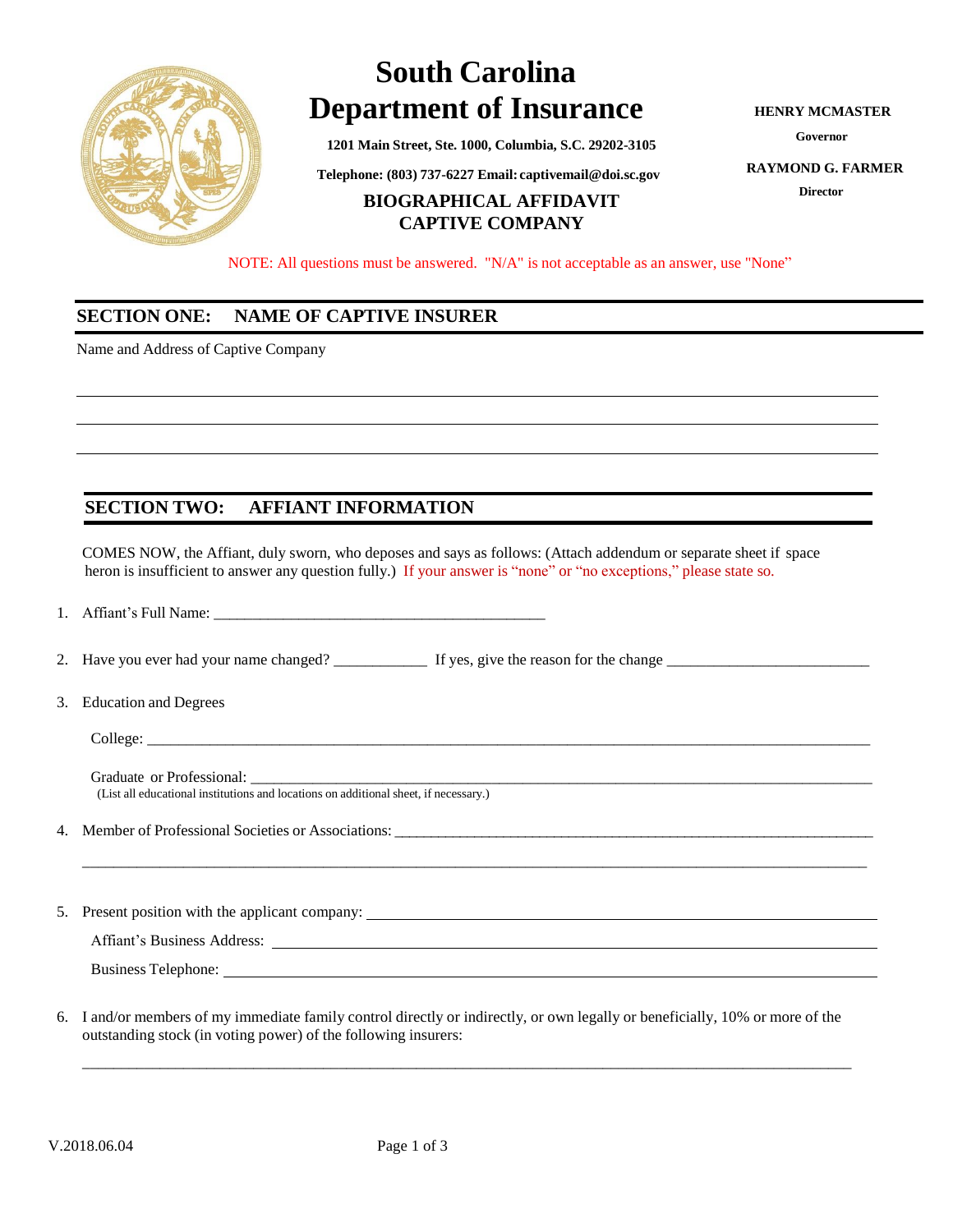| Other jobs, positions, directorates, or offices concurrently held:<br>8. Complete employment record for the past 10 years. (Add additional sheets as necessary)<br><b>Employer and Address</b><br>Date | Title |
|--------------------------------------------------------------------------------------------------------------------------------------------------------------------------------------------------------|-------|
|                                                                                                                                                                                                        |       |
|                                                                                                                                                                                                        |       |
|                                                                                                                                                                                                        |       |
|                                                                                                                                                                                                        |       |
|                                                                                                                                                                                                        |       |
|                                                                                                                                                                                                        |       |
|                                                                                                                                                                                                        |       |
|                                                                                                                                                                                                        |       |
| 9. For the last ten years, I have lived at the following addresses. (Add additional sheets as necessary)                                                                                               |       |
| <b>Address</b><br>City/State                                                                                                                                                                           | Dates |
|                                                                                                                                                                                                        |       |
|                                                                                                                                                                                                        |       |
| 10. I have never been adjudicated as bankrupt, except as follows:                                                                                                                                      |       |
|                                                                                                                                                                                                        |       |
| 11. I have never been in a position which required a fidelity bond, except as follows:                                                                                                                 |       |
|                                                                                                                                                                                                        |       |
| 12. I have never been denied an individual or position schedule fidelity bond, or had a bond cancelled or revoked, except as<br>follows:                                                               |       |

13. I have never been convicted or had a sentence imposed suspended or had pronouncement of a sentence suspended or been pardoned for conviction of, or pleaded guilty of or nolo contendere to any information or an indictment charging any felony, or charging a misdemeanor involving embezzlement, theft or larceny mail fraud, or violating any corporate securities statute or any insurance law, nor have I been the subject of any disciplinary proceedings of any federal or state securities regulatory agency, except as follows:

14. No company has been so charged, allegedly as a result of any action or conduct on my part, except as follows: